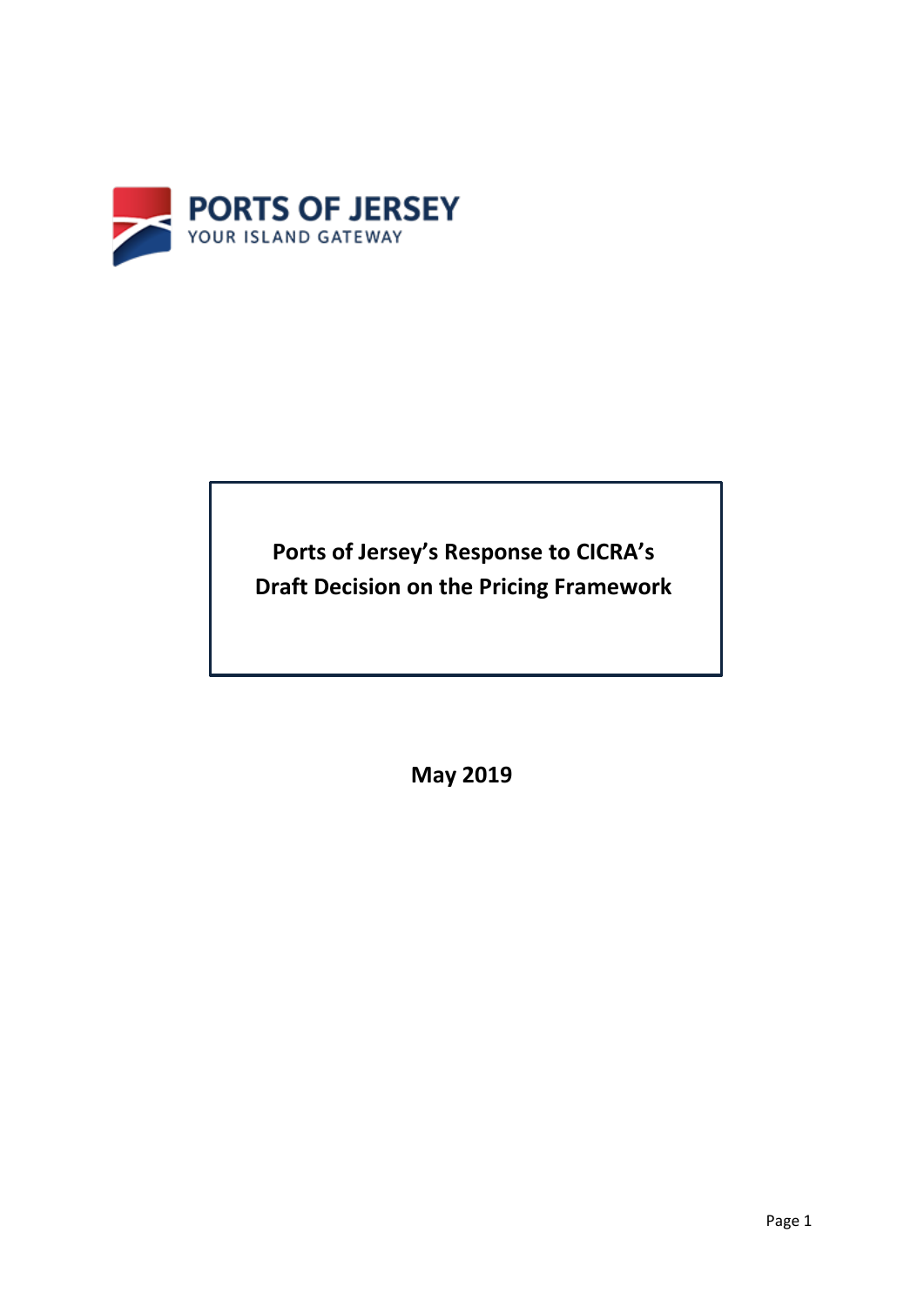# **Ports of Jersey's Response to CICRA's Draft Decision on the Pricing Framework**

#### **1 Introduction**

This is Ports of Jersey's response to CICRA's Draft Decision<sup>1</sup> on the pricing framework for POJL. We welcome CICRA's draft decision to introduce a price cap on our regulated services of Jersey RPI+1%. In this response we set out a number of proposals to ensure that the price cap will work effectively and to clarify points about the operation of the pricing framework.

#### **2 Clarification of period of price framework and Jersey RPI**

We propose that the new pricing framework operates from 1 January 2020 until 31 December 2024 and that the annual price cap operates on a calendar year basis.

The Jersey RPI is published on a quarterly basis approximately 3 weeks after the end of the quarter to which it relates. The most recent figure that is published before the end of the calendar year is for the third quarter (July to September), which is published in mid-late October. We therefore propose using the annual increase in the third quarter JRPI as the basis for the RPI+1% price cap.

#### **3 Clarification of the operation of the price cap**

We propose that the price cap operates on a pro-rata and cumulative basis.

- A pro-rata basis means that a price increase later in the year (for which customers only have to pay the higher prices for part of the year) are calculated on an average basis across the year (based on the number of days at the lower and higher prices) to confirm their compliance with the price cap. This would also apply to the average price in the previous year that the price rise is being compared to.
- A cumulative increase means that if POJL does not use some or all of their allowed price increase in one year, they can carry the allowance over to subsequent years. This is important because unlike many other regulated utilities where customers have little choice about whether to use the regulated services, if there is a downturn in its market, POJL may not be able to increase prices without losing volume. If they are unable to recover the revenue loss when demand picks up in subsequent years, they may not be able to generate sufficient cash to finance their activities. This will also make the operation of the price cap consistent with the operation of the revenue tramlines which are on a cumulative basis.

<sup>1</sup> Ports of Jersey Pricing Framework, CICRA, April 2019, PoJ1395J [https://www.cicra.gg/cases/2018/poj1395j-ports-of-jersey-long-term-pricing-framework/poj1395j-ports-of](https://www.cicra.gg/cases/2018/poj1395j-ports-of-jersey-long-term-pricing-framework/poj1395j-ports-of-jersey-long-term-pricing-framework-draft-decision/)[jersey-long-term-pricing-framework-draft-decision/](https://www.cicra.gg/cases/2018/poj1395j-ports-of-jersey-long-term-pricing-framework/poj1395j-ports-of-jersey-long-term-pricing-framework-draft-decision/)